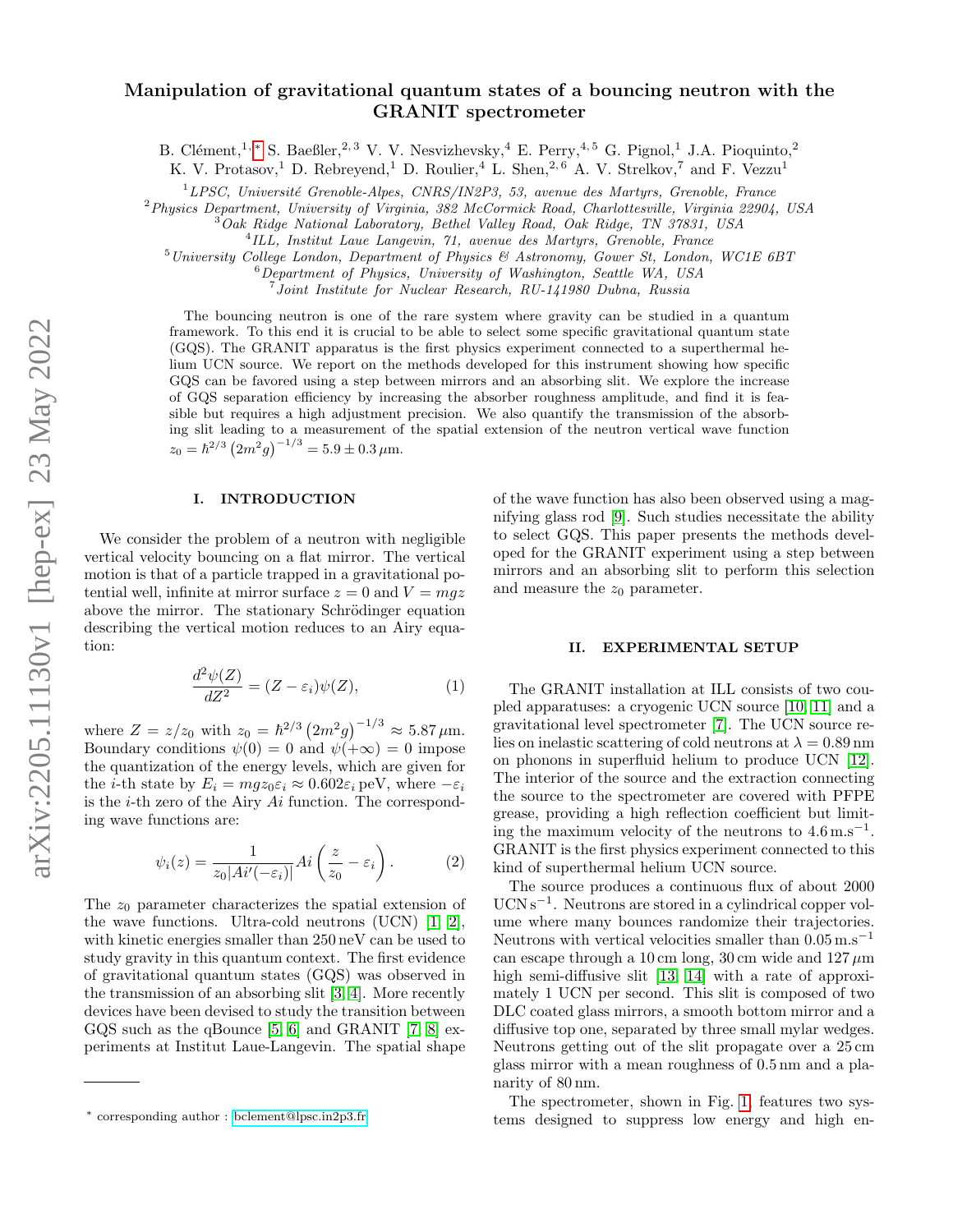ergy states. First, at the transition between the semidiffusive slit and the main mirror, a step can be set. When falling over the step of height s the lower quantum states scatter to higher states with a probability  $p_{i\rightarrow j} = \left| \int_{i} \psi_i^*(h) \psi_j(h+s) dh \right|$ <sup>2</sup>, effectively suppressing up to the *i*-th state if  $s \gtrsim z_0 \epsilon_i$  [\[15\]](#page-4-14). To eliminate high energy states, an absorber slit is placed either at the end or in the center of the mirror. It consists of a block of glass with a rough chemically etched surface coated with gadolinium. The roughness is approximately 6  $\mu$ m [\[16\]](#page-4-15), close to  $z_0$ . It is chosen to be sufficiently higher than those in any previous experiment with GQS in order to increase the efficiency of this device. The absorber is placed on top of the propagation mirror, parallel to its surface. Depending on the height of the slit, high energy states have a larger presence probability on the absorber and scatter into higher states and random direction. Scattered neutrons are then absorbed by the gadolinium or are lost through the mirror. The physics of the rough absorber is described in [\[17](#page-4-16)[–20\]](#page-4-17).

The setting of the step is ensured by moving the propagation mirror with respect to the slit bottom mirror using three micrometric screws. Two Keyence LK-G5000 laser height sensors, on each side of the spectrometer are used to control both the height difference before and after the step and the relative parallelism, moving the sensor along an arc around a fixed axis. The precision of the measurement is better than a micron. The precision of the setting itself is estimated by its reproducibility. By evacuating the chamber to  $10^{-5}$  mbar then back to atmospheric pressure and remeasuring the step we noticed variations of a few microns due to small displacement of parts of the apparatus. For data presented in section [III](#page-1-1) this reproducibility error is around  $6 \mu m$  (1 $\sigma$ ). The support of the mirrors was later modified to ensure a better reproducibility of  $2 \mu m$ .

A set of three piezoelectric actuators allows to remotely modify the height of the slit. To align the absorber, it is placed on three  $127 \mu m$  mylar wedges. This position is considered to be  $h = 127 \,\mu \text{m}$  with surfaces parallel. Due to the roughness of the absorber surface the parallelism cannot be guaranteed to be much better than  $70 \mu$ rad  $(6 \mu$ m over the 9 cm length). The absorber is then moved up, the wedges removed, and the absorber lowered so the actuators allow a movement from 20 to  $70 \,\mu \text{m}$  above the main mirror. The two laser sensors are used to check the height of absorber top surface relative to the  $127 \mu m$  reference and a dual axis inclinometer ensures the parallelism is not degraded any further than by a few  $\mu$ rad. The precision on a variation of height is 1  $\mu$ m over the  $50 \mu m$  range. The reproducibility of this alignment is checked in a similar manner as the step leading The roughless is approximately fogmer [6], does to a  $\alpha$ -<br>The is the solution to be sufficiently higher than those in any<br>previous experiment with GQS in order to increase the<br>definiency of this device. The absorber is p



FIG. 1. . The GRANIT spectrometer in absorber transmission (main image A) and its modification for the wave function (sub-image B) configuration. The position of the step and absorber slit are detailed on the bottom drawing (not to scale). From left to right, the copper randomization volume (1), the semi-diffusive slit (2), the propagation mirror (3) with the settable absorber (at the end  $(4)$  or in the center  $(5)$ ) and the detectors ( ${}^{3}$ He counter in A (6),  ${}^{10}$ B coated charged coupled devices (CCD) UCNBoX (7) in B). On the top of the absorber one can see the dual axis inclinometer (8) used in the setting of the parallelism.

## <span id="page-1-1"></span><span id="page-1-0"></span>III. MANIPULATION OF QUANTUM STATES

The detail studies of the properties of the bouncing neutron quantum states implies that one can select one or several quantum states. Discriminating between the contributions of each state requires access to the vertical distribution of the neutrons. To this end we use a dedicated position sensitive detector composed of 8 CCD sensors  $[21]$  coated with <sup>10</sup>B  $[22]$  with a spatial resolution of  $\sigma_d = 2 \,\mu\text{m}$  [\[23\]](#page-4-20). The absorber is placed in the center of the mirror to allow free bounces of UCNs on the mirror after getting out of the absorber slit. Before reaching the detector surface, UCN undergo a free fall over a horizontal distance of  $x = 1.0 \pm 0.1$  mm due to the casing of the CCD sensor. This setup is presented in Fig. [1B](#page-1-0).

The relative alignment of the sensors is done by reconstructing from data the position and orientation of the slit center (combining all data sets) fitting the data to a Gaussian profile. The data from each sensor are then projected along the slit direction and combined as shown in Fig. [2.](#page-2-0)

Each neutron is independent of the other. The neutron count at height h above the mirror is  $F(h) = \sum_i n_i P_i(h)$ where  $n_i$  represents the neutron count in each state and  $P_i(h)$  is the probability of detecting a neutron in state  $|i\rangle$ at height h. At the end of the mirror the neutron wave function is given by Eq. [2.](#page-0-1) Accounting the free fall over  $x = 1$  mm at horizontal speed v, the propagated wave function reaching the detector is:

$$
\tilde{\psi}_i(z,x) = \int_{-\infty}^{+\infty} \sqrt{\frac{mv}{2i\pi\hbar x}} e^{\frac{i}{\hbar}S(z,\zeta,x)} \psi_i(\zeta) d\zeta, \qquad (3)
$$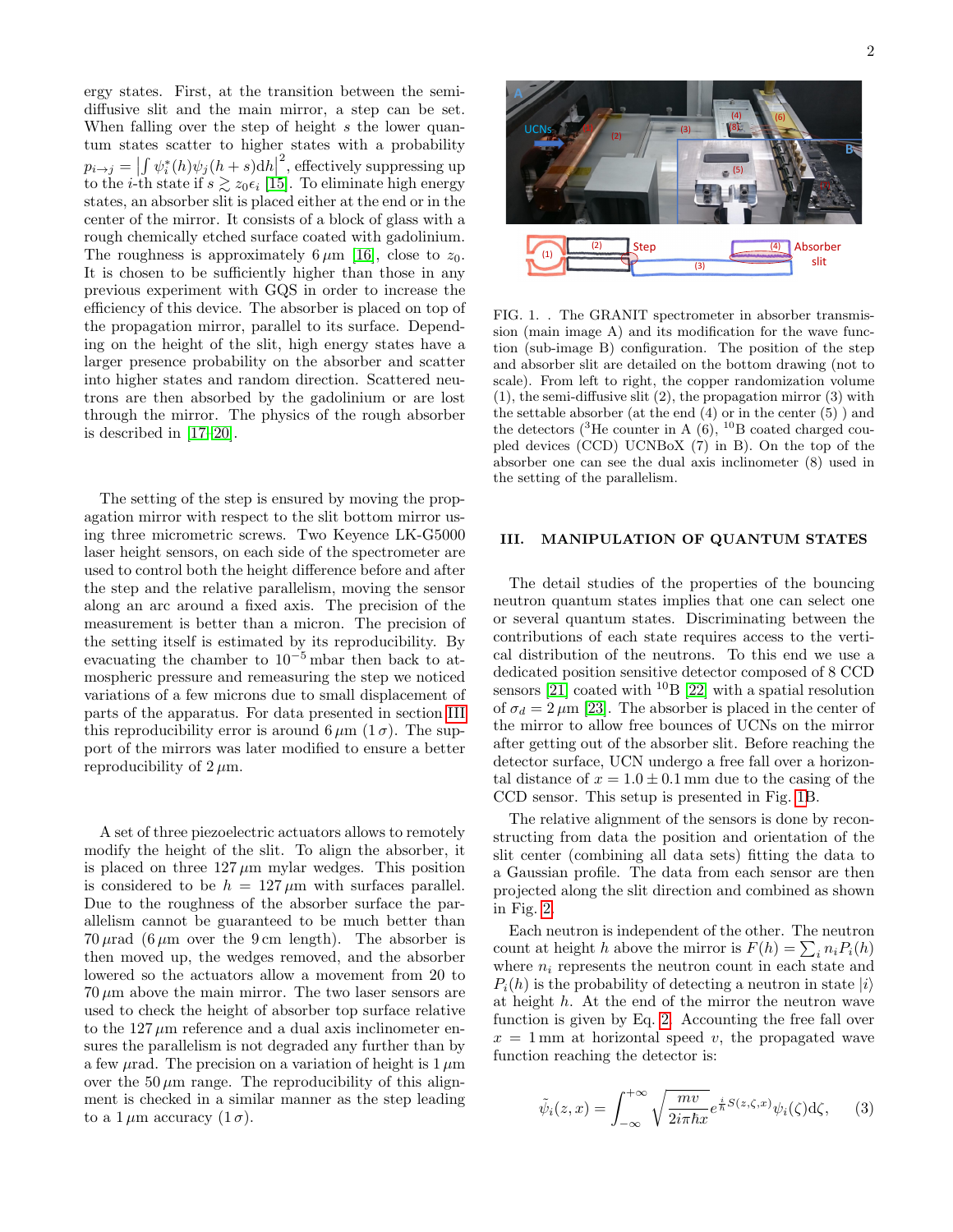where:

$$
S(z,\zeta,x) = \frac{mv(z-\zeta)^2}{2x} - \frac{mgx}{2v}(z+\zeta) - \frac{mg^2x^3}{24v^3}, \quad (4)
$$

is the classical free fall action after time  $t = \frac{x}{v}$ . The probability distribution is given by the square of the wave function integrated over the velocity distribution and convoluted with the detector resolution. The horizontal velocity distribution of the UCN is limited by the Fermi potential of the source surface and is assumed uniform between  $v_1 = 0.5 \,\mathrm{m.s^{-1}}$  and  $v_2 = 4.6 \,\mathrm{m.s^{-1}}$ :

$$
P_i(h) = \alpha \int_{v_1}^{v_2} \int_{-\infty}^{+\infty} \left| \tilde{\psi}_i(h, x) \right|^2 e^{-\left(\frac{h - \eta}{2\sigma_d}\right)^2} d\eta dv, \quad (5)
$$

where the normalization factor  $\alpha$  is the same for all templates and can be absorbed in the  $n_i$  when fitting the data as only relative fractions will be of interest later on.



<span id="page-2-0"></span>FIG. 2. Vertical distribution of detected UCN for the three studied configuration: low absorber without step (blue crosses), low absorber with step (green circles) and high absorber with step (red triangles).

Three configuration were studied: the absorber slit set at  $48\pm1 \,\mu \mathrm{m}$  with a step  $15\pm6 \,\mu \mathrm{m}$  high (states  $|1\rangle$ ,  $|2\rangle$  and  $|3\rangle$  going through), and the absorber set  $8 \pm 0.2 \,\mu$ m lower with and without the step (only states  $|1\rangle$  and  $|2\rangle$  going through). A global fit of the 3 data sets is performed, where the relative observed UCN flux and the measured absorber transmission (see section [IV\)](#page-2-1) constrain the step and absorber heights (the difference between the two absorber height being fixed at  $8 \mu m$ ) and the shape of the distribution determines the contribution of each quantum state up to the sixth state. A global vertical offset is allowed to define the zero of the mirror. Data are compatible with an absorber height of  $39 \pm 2 \ \mu m$  and a step of  $6 \pm 1 \mu$ m with a *p*-value of 0.33, in agreement with the settings.

The fitted populations are given in table [I.](#page-2-2) To explain the observed structure, higher energy states are needed

than those authorized by the absorber transmission. We interpret them as excitations from the lower energy states between the absorber and the detector (either from scattering on the walls of the mirror, imperfection of the mirror itself or transition when going out of the absorber) that are not fully understood. The fit results are given in Fig. [2](#page-2-0) where one can see the effect of absorber suppressing the third state (difference between the green and red curves), and of the step suppressing the first and part of the second state (difference between the blue and green curves) as well as the dip due to the node of the second state.

TABLE I. Fitted step height, absorber height and population of each quantum states for the 3 configurations.

<span id="page-2-2"></span>

|         | $ \text{Step } (\mu m) \text{ Abs. } (\mu m) $ | $ 2\rangle$ | $ 3\rangle$ to $ 6\rangle$                                                                                                                                                              |
|---------|------------------------------------------------|-------------|-----------------------------------------------------------------------------------------------------------------------------------------------------------------------------------------|
| $6 + 1$ | $47 \pm 2$                                     |             |                                                                                                                                                                                         |
| $6 + 1$ | $39 \pm 2$                                     |             |                                                                                                                                                                                         |
| no step | $39 \pm 2$                                     |             | $\begin{array}{ l l } \hline 7 \pm 2\% & 24 \pm 3\% & 69 \pm 8\% \\ \hline 15 \pm 3\% & 28 \pm 5\% & 58 \pm 11\% \\ \hline 37 \pm 6\% & 32 \pm 8\% & 31 \pm 15\% \\ \hline \end{array}$ |

## <span id="page-2-1"></span>IV. TRANSMISSION OF A ROUGH ABSORBER

Higher energy states can be suppressed using a rough mirror placed on top of the propagation mirror top. The characteristic height at which a given quantum state is transmitted depends on the time the neutron spends inside the slit and and roughness of the surface. Following the conventions of [\[20\]](#page-4-17), the transmission of the rough absorber can be written as:

$$
\sum_{i} A_i e^{\Phi b_i(h,z_0)} \text{ with } b_i = 5 \times 10^{-4} z_0 \left| \psi_i^h \left( \frac{h}{z_0} \right) \right|^2. \tag{6}
$$

The characteristic size  $z_0$  is included as a free parameter that will be fitted on the data. All the effects of the roughness as well as the time spend in the absorber slit is encoded in a single dimensionless parameter  $\Phi$  whereas  $b_i$  contains the presence probability of the neutron on the absorber surface. Quantum structures becomes visible in the transmission curve if  $\Phi > 40$ .

Within a slit of height  $u = \frac{h}{z_0}$ , assuming the material of the slit has a Fermi potential V much larger than the neutron vertical energies, the neutron wave functions on the top of the absorber are modified to:

$$
\psi_i^h(u) = \left(\frac{mg}{V} \frac{K_i(u)^2}{K_i(0)^2 - K_i(u)^2}\right)^{\frac{1}{2}},\tag{7}
$$

with

$$
K_i(u) = Ai'(u - \lambda_i) - \frac{Ai(-\lambda_i)}{Bi(-\lambda_i)} Bi'(x - \lambda_i), \qquad (8)
$$

where  $E_0 \lambda_i(u)$  is the energy of the *i*-th state, given by the *i*-th zero of  $Ai(u - \lambda_i) - Ai(u - \lambda_i)/Bi(u - \lambda_i)$ . This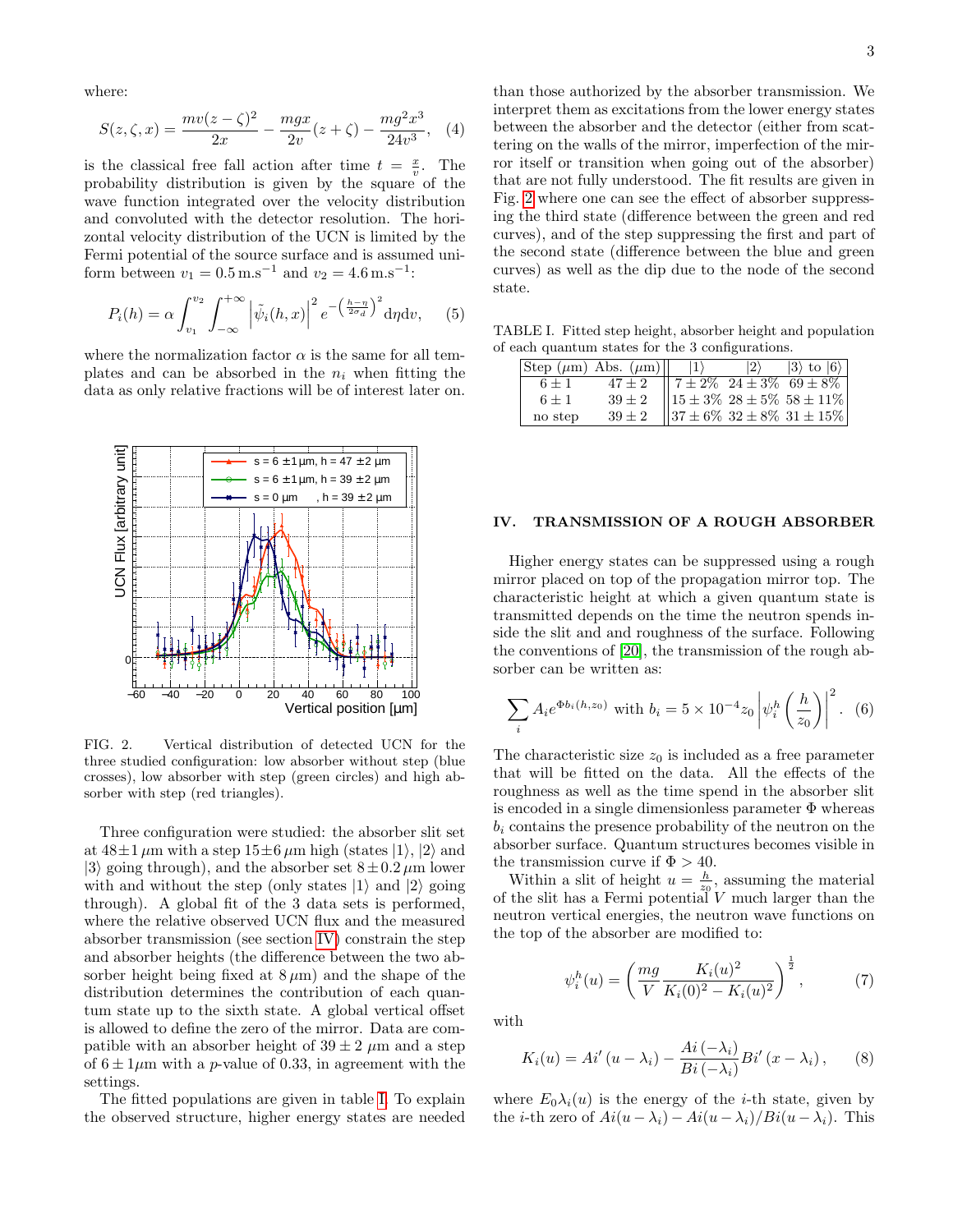applies for a glass mirror where  $V = 84 \,\text{neV}$  and the quantized energies are of the order of a few peV.

For the measurement, the absorber is placed at the end of the mirror and a <sup>3</sup>He counter with a  $15 \mu m$  titanium window is used [\[7\]](#page-4-6). The titanium window has a negative Fermi potential, but due to the reflection on this potential and neutron capture within the foil the transmission efficiency is about 80% at  $v = 4.6$  m.s<sup>-1</sup> and drops to 40% at  $v = 1.4 \,\mathrm{m.s^{-1}}$ . The average velocity of detected neutrons is about  $3 \text{ m.s}^{-1}$ . This setup is shown in Fig. [1A](#page-1-0). The absorber height is varied from  $25 \mu m$  (contact) to  $50 \mu m$  by  $1 \mu m$  step and the UCN flux is recorded. To compensate for drifts in the input flux, the full range is scanned going up then down, down again and up over a few hours and the pattern is repeated several times. Measurement were done for several days over a period of 5 years leading to five independent data sets with UCN flux of 10 to 20 mHz per state. For each  $k = 1 \cdots 5$ , the neutron flux is modeled as:

$$
T_k(h) = N_k + A_k \sum_{i} e^{\Phi b_i(h - O - r_k, z_0)}, \tag{9}
$$

where we assume that all states are initially present in the same proportions and factorize the normalization factor  $A_k$ . The vertical position in all data sets is authorized to shift by a constant offset  $O$  with respect to the slit height definition. We assume a Gaussian fluctuation with  $\sigma_O = 6 \,\mu\text{m}$  (the amplitude of the roughness). The relative position of each data set is also allowed a shift  $r_k$  due to the reproducibility of the alignment procedure  $(\sigma_r = 1 \,\mu\text{m})$ . The k-th data set consists of a series of measurement of UCN flux  $f_{ik}$  with a Poisson statistical error  $\Delta f_{ik}$  for different absorber heights  $h_{ik}$ . The constant background noise is measured at the same time as the data when the UCN source valve was closed. These measurements, varying from 2 to 5 mHz with a 5% uncertainty, are used to constrain the  $N_k$  parameters. The five data sets are fitted simultaneously to the model. A likelihood function is build from a  $\chi^2$  including the data and the constrains on parameters  $O, r_k$  and  $B_k$  according to their  $1\sigma$  deviations.

All parameters, except  $z_0$  are treated as nuisance parameters. We compute the profile likelihood  $\mathcal{L}(z_0)$  by maximizing the likelihood function over all parameters for a fixed  $z_0$ . The fitted value of  $z_0$  is obtained from the maximum of the profile likelihood and the error from the second derivative at maximum. Figure [3](#page-3-0) shows the normalized UCN count  $(f_{ik}-B_k)/A_k$  as a function of the corrected slit height  $h_{ik} - O - r_k$  for all data sets. The p-value of the fit is 0.59, so the model describes correctly the data. The spatial extension of the wave functions is then measured as  $z_0 = 5.9 \pm 0.3 \,\mu \text{m}$  in agreement with the expected value.

The Φ parameter of the GRANIT absorber was mea-sured independently[\[16\]](#page-4-15) to  $\Phi \approx 5000$  for a velocity of 4.5 m.s<sup>−</sup><sup>1</sup> . As the velocity spectrum of the GRANIT source is centered around  $3 \text{ m.s}^{-1}$ , we would expect  $\Phi \approx 7500$ . A Monte-Carlo simulation of a tilted ab-



<span id="page-3-0"></span>FIG. 3. Transmission of the absorber slit versus height. The background noise has been substracted and error bar enlarged accordingly. The best fit is presented as a blak curve.

sorber showed that the lack of parallelism can drastically reduce the effective Φ, especially a height difference between the entrance and output of the absorber slit. An average variation of of  $6 \pm 0.5 \,\mu m$  would reduce the absorber efficiency to the observed value  $\Phi = 109 \pm 20$ . This height is compatible with the precision of the alignment. Other effects, such as the polishing of the mirror and the gadolinium coating performed after the roughness measurements, could also contribute to the reduction of the efficiency.

#### V. CONCLUSION

Using the GRANIT apparatus coupled to it superthermal <sup>4</sup>He UCN source, we demonstrated the possibility to select gravitational quantum states of a bouncing neutron. This was done by using both a step to suppress low energy states and a rough absorbing slit to eliminate high energy states. We were able to measure the spatial extension of the wave function with a 5% precision as  $z_0 = 5.9 \pm 0.3 \,\mu$ m. The absorber efficiency, quantified in the  $\Phi$  parameter, is enough to reveal the expected step like quantum behavior. The transmission of this absorber allows for the selection the first and second states. These methods could be further improved by ameliorating the mechanical setting, in particular the parallelism of the absorber slit.

#### ACKNOWLEDGMENTS

The authors would like to thank A. Lacoste, Y. Xi and A. Bes at LPSC for the production on the conversion layer on CCD sensors, Y. Carcagno, P. Boge,